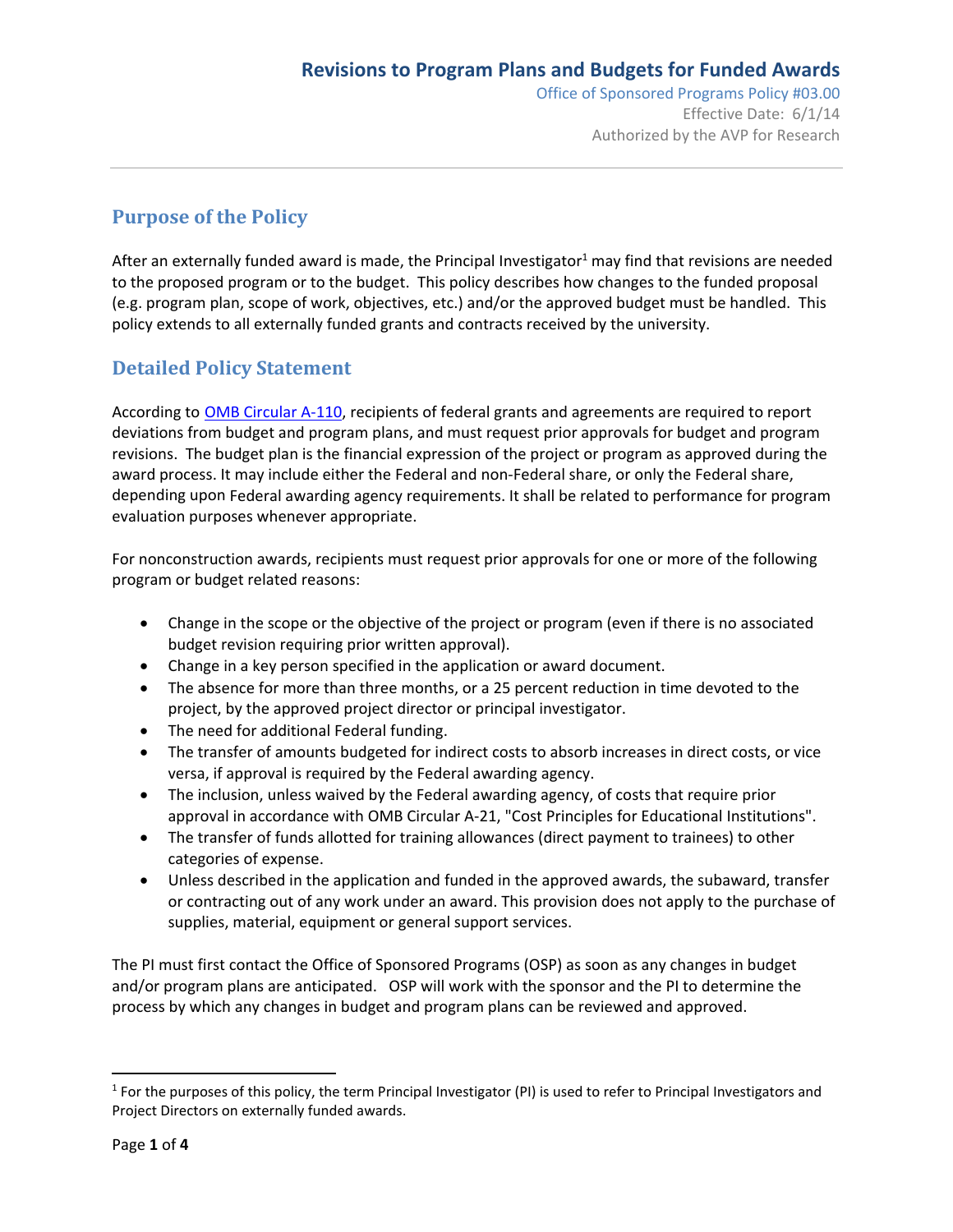Office of Sponsored Programs Policy #03.00 Effective Date: 6/1/14 Authorized by the AVP for Research

The PI must contact their Director/Chair/Dean/AVP (as applicable) to make them aware of the proposed changes so that they may provide oversight and support of the project in an informed manner.

### **Implementation Procedures**

#### **Change in Scope of Work or Objectives**

- 1) When a PI determines there is a need to change the scope of work or objectives from those outlined in the funded proposal, he/she contacts the OSP Post Award Specialist identified on the FOP application.
- 2) The OSP Post Award Specialist reviews award terms and conditions and sponsor regulations to determine the acceptable process for requesting a change in scope of work or objectives.
- 3) The OSP Post Award Specialist works with the PI to submit the requested change. Depending on sponsor regulations, either the PI or OSP will submit the request to the sponsor.
- 4) Both the PI and OSP retain copies of sponsor approval for changes in scope of work or objectives.

#### **Budget Revisions**

- 1) When a PI anticipates a need to revise a budget whether or not there is a change in the objectives or scope of work of the project – he/she contacts the OSP Post Award Specialist identified on the FOP application.
- 2) The OSP Post Award Specialist reviews approved budget, award terms and conditions and sponsor regulations governing the award relating to budget revisions to determine whether the budget change would be an **allowable cost** to the grant.
- 3) If the requested budget change **is an allowable cost**, the OSP Post Award Specialist then determines if sponsor approval is required for the budget revision.

#### *If sponsor approval for budget revision is required:*

- a) OSP Post Award Specialist works with PI to complete a budget revision request to the sponsor in accordance with sponsor's specific requirements.
- b) OSP Post Award Specialist submits budget revision request to the sponsor, with a copy to the PI.
- c) Once sponsor approval is obtained, the OSP Post Award Specialist forwards the approval to the Sponsored Programs Accountant and requests that the budget be moved from the current Banner account code to the new Banner account code. The PI, Administrative Assistant, and College Business Manager are copied on the request sent to the General Accounting Office (GAO).
- d) The Sponsored Programs Accountant in the GAO prepares and processes the budget journal entry.

If sponsor approval for budget revision is **not required** and the university is permitted to review and approve the request internally:

a) If the budget revision **does not** affect more than one Banner Finance grant fund, the OSP Post Award Specialist notifies PI by e-mail that the cost is allowable and the PI can go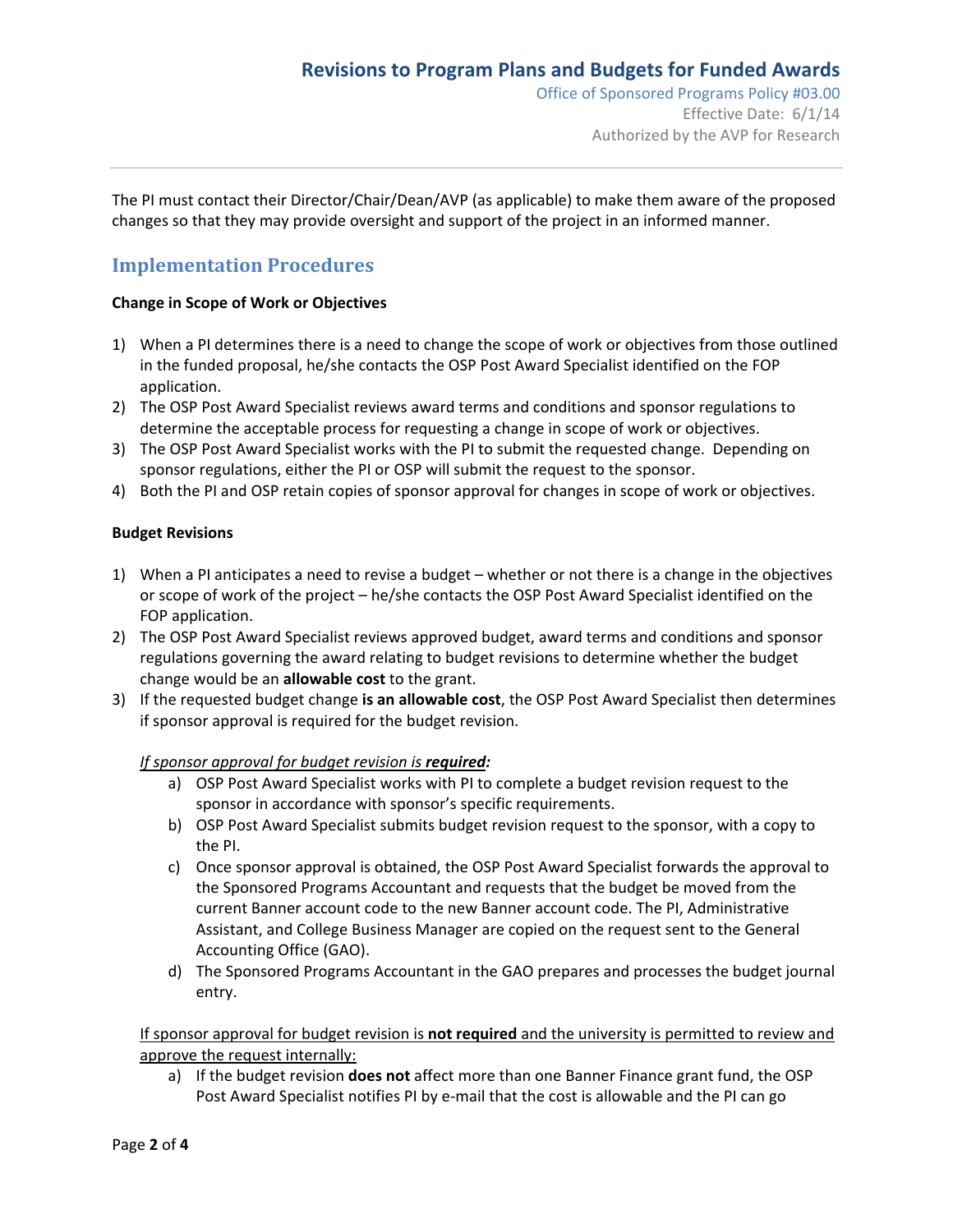Office of Sponsored Programs Policy #03.00 Effective Date: 6/1/14 Authorized by the AVP for Research

forward and incur the cost. Budget is **not moved** from one Banner account code to another. This enables those monitoring the fund's budget and expenditures through Grant Insight Reports to tell if/when a limit has been reached and sponsor approval will be required.

- b) If the budget revision **does affect** more than one Banner Finance grant fund (FOAP), the OSP Post Award Specialist e-mails the Sponsored Programs Accountant requesting that budget be moved from one FOAP to the other FOAP. The PI, Administrative Assistant, and College Business Manager are copied on the request sent to the Sponsored Programs Accountant. The Sponsored Programs Accountant prepares and processes the budget journal entry.
- 4) If the requested budget change is **not an allowable cost:**
	- a) The budget revision request is denied and the budget is not changed.
	- b) OSP Post Award Specialist notifies PI via e-mail, with a copy to the Sponsored Programs Accountant, the College Business Manager, and the Administrative Assistant, that the cost is **unallowable**. The e‐mail will reference the award terms and conditions, sponsor regulations and university policy used in making the determination.
	- c) If the PI does not agree with the decision to deny the budget change, the Post Award Specialist will contact the sponsor's Grant Management Officer to get further clarification as to whether the requested budget change is an allowable cost so the decision can be reviewed.
- 5) Documentation
	- a) Careful records related to revisions in budget, scope of work, or project objectives will be kept. Correspondence between the sponsor and others (the PI, the OSP Post Award Specialist, the Sponsored Programs Accountant, the College Business Manager, Department/School Admin, etc.) will be retained and may be used as documentation for expenditure approvals and pay documents.

| <b>Function / Responsibility</b>                     | PI / Admin | <b>OSP Post Award</b><br>Specialist | General Accounting Sponsored<br>Programs Accountant |
|------------------------------------------------------|------------|-------------------------------------|-----------------------------------------------------|
| 1. Identify Need for Change                          | X          |                                     |                                                     |
| 2. Determine whether Sponsor approval is required    |            | X                                   |                                                     |
| 3. Contact Sponsor when Sponsor approval is required | X          | X                                   |                                                     |
| 4. Request budget be transferred                     |            | X                                   |                                                     |
| 5. Transfer budget in the financial system           |            |                                     | Χ                                                   |

#### **Summary of Roles and Responsibilities**

### **Applicability**

This policy applies to all individuals who propose or conduct externally supported ("sponsored") projects at the University of Northern Colorado.